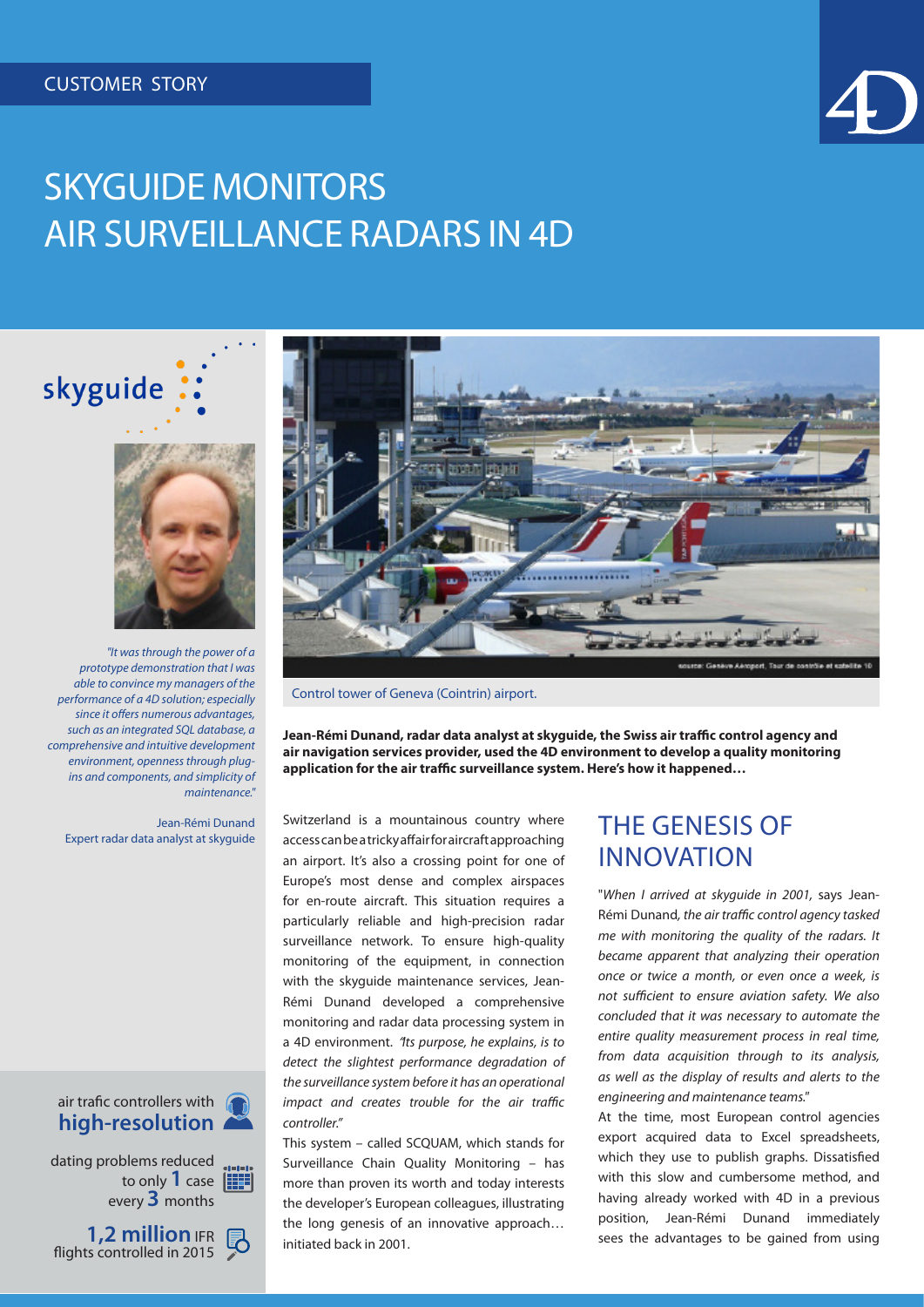this database environment. So he begins to develop a very simple application on his PC, which can produce graphs and other reports.

#### REVEALING UNSUSPECTED PROBLEMS…

This first "prototype" sparks the interest of his colleagues responsible for radar maintenance. They then discover operational problems for radars that they had not previously suspected; for example, dating errors, or the instability of certain parameters, due in particular to variations in atmospheric pressure. These problems, while not actually jeopardizing aviation safety, still needed to be remedied.



*"The main parameters we have to monitor on a radar are the quality of the detection of aircraft in controlled airspace, the accuracy of aircraft positions and paths (trajectories) provided to controllers, and the identification of false tracks which may be due, for example, to reflections made by a crane installed near a radar",* explains the developer. After this initial critical success, he then continues to enhance his prototype progressively over the course of nearly two more years following user requests.

#### FROM RADAR MONITORING TO SURVEILLANCE CHAIN **MONITORING**

The information supplied by the prototype proves its worth, and in 2003 skyguide decides to create a project for transforming this prototype into a continuous quality monitoring system for aeronautical surveillance radars. This system must feed data to an interface in the control room allowing the technical supervisor to directly monitor quality.

Throughout this long period of development, the scope of the application evolves from Radar Quality Monitoring (RQM) to Surveillance Chain Quality Monitoring (SCQUAM) going far beyond the original framework of radars. This system must then process the data, not only from the sixteen radars located in Switzerland, but also data from multi-radar tracker equipment and aircraft transponders.

In 2006, SCQUAM becomes operational in client/server mode. In 2009, it gains followers in France where Jean-Rémi Dunand installed it to monitor 50 radars at the request of the Air Navigation Services Directorate in Toulouse.

#### READY-TO-USE INFORMATION FOR AIR TRAFFIC CONTROLLERS

Each SCQUAM system consists of a Linux machine and a Windows machine. The first delivers real-time capture and recording of radar / tracker flows as well as the processing of this data. It sends the results to the second machine hosting the SCQUAM server that users connect to from their PCs.

Running in a 4D v15.2 environment since 2015, SCQUAM allows skyguide to prove the conformity of its equipment with the technical specifications included in certain European regulations, including EC1207 (and the ESASSP: EUROCONTROL Specification for ATM Surveillance System Performance) and EC262. It provides the air traffic management system with a flow of ready-to-use information for engineers and technicians, in the form of tables, graphs and visibility maps.

*"Thanks to 4D and the possibility of developing complex algorithms in an external plug-in,* affirms Jean-Rémi Dunand, *we were the first in Europe to provide air traffic controllers with high-resolution (25 m x 25 m) visibility maps, significantly more accurate than previous maps with a scale of several kilometers, which is fundamental for a mountainous country like Switzerland."*

### THE BENEFITS OF A MONITORING SOLUTION IN A 4D ENVIRONMENT

• The application identified and triggered the correction of various dating problems in the data, which were reduced to only one case every three months. This level of quality is indispensable in a realtime system that ignores data that is too old (by several seconds).

• The monitoring tool highlights possible degradations of the system in real time: e.g., an increase of transmission delays, a decrease in probability of detection, a degradation of accuracy, an increase of false tracks, the misalignment of a radar in relation to the north, identification of aircraft whose transponders do not have the expected behavior, etc.

• It allows the graphical comparison of the quality of networks in order to detect problems immediately and contact the Swiss or foreign network maintenance teams in order to address them.

• Automatic generation of monthly reports (4D Write) serves as proof of conformity of radar equipment quality with European regulatory requirements.

• Technological advantage: while most other air traffic control agencies perform ad hoc analysis on a case-by-case basis, SCQUAM carries out automated analysis, every hour. Results are immediately available and can be visualized in tables or graphs. The system includes many more features and measures far more performance indicators than the usual practice. Its strong connection to the radar analysis software (SASS-C) provided by EUROCONTROL offers the advantage of incorporating everything into a single tool.

• EUROCONTROL acknowledges SCQUAM as a powerful tool that Jean-Rémi Dunand is regularly requested to present at European meetings, and whose results are utilized during technical discussions.